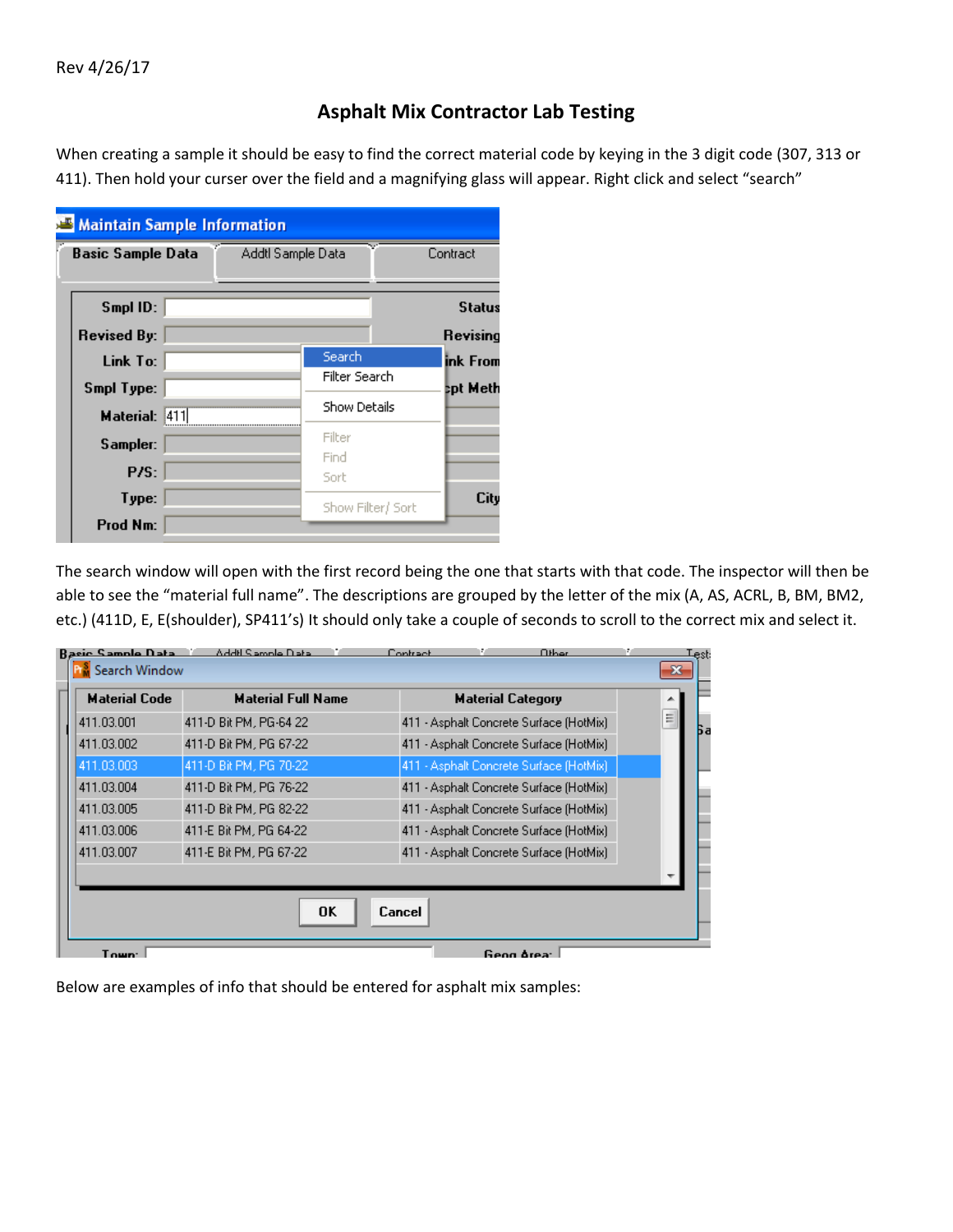| <b>Basic Sample Data</b>     | Addtl Sample Data                        | Contract                    | Other                | Tests                                   |                       |
|------------------------------|------------------------------------------|-----------------------------|----------------------|-----------------------------------------|-----------------------|
| Smpl ID: [01563149G083021    |                                          | Status: Pending             |                      |                                         | $\blacktriangledown$  |
| <b>Revised By:</b>           |                                          | <b>Revising:</b>            |                      |                                         | Sample Date: 09/16/14 |
| Link To:                     |                                          | <b>Link From:</b>           |                      |                                         | Log Date: 09/16/14    |
| <b>Smpl Type:</b> Acceptance |                                          | <b>Acpt Meth</b> Acceptance |                      |                                         | $\blacktriangledown$  |
| <b>Material:</b> 411.03.001  |                                          | 411-D Bit PM, PG-64 22      |                      |                                         |                       |
| Sampler:                     |                                          |                             |                      |                                         |                       |
|                              | P/S: Rogers Group - Lawrenceburg Asphalt |                             |                      | 35000003                                |                       |
| Type: Producer/Supplier      |                                          |                             | City: Lawrencebrg    |                                         |                       |
| Prod Nm:                     |                                          |                             |                      |                                         |                       |
| Mnfctr:                      |                                          |                             |                      |                                         |                       |
| Town:                        |                                          |                             |                      | Geog Area   Region 3 - Lawrence         |                       |
| Intd Use:                    |                                          |                             |                      |                                         |                       |
| Repr Qty:                    | 452.250<br>Ton                           |                             | $\blacktriangledown$ | Lab Control Number: CNij01563149G083021 |                       |
| Auth By:                     |                                          | Auth Date: 00/00/00         |                      | Lab Reference Number:                   |                       |
| Lock Type: $HQ$              | $\vert \cdot \vert$                      | Locked By:                  |                      | Lock Date:                              |                       |
|                              |                                          |                             |                      |                                         |                       |
|                              |                                          |                             |                      |                                         |                       |

You can either key in the design number or use the search function:

| nasie natilhie nara             | waan aamhic nara         | condact                     | ourcr                     | т сою                |
|---------------------------------|--------------------------|-----------------------------|---------------------------|----------------------|
|                                 | Smpl ID: 01563149G083021 | <b>Buy American:</b>        |                           |                      |
| Reqst By:                       |                          |                             |                           | Witnesse             |
| Smpl Size:                      |                          |                             |                           |                      |
| Dist from Grade:                |                          |                             |                           |                      |
| Station:                        |                          | Offset:                     |                           | Refere               |
| Smpld From:                     |                          |                             |                           |                      |
| Smpl Origin:                    |                          |                             | <b>Search</b>             |                      |
| <b>Control Type:</b>            | ▼                        | <b>Cntrl Number:</b>        |                           | <b>Filter Search</b> |
| Design Type: Marshall           |                          | ᅬ                           | Mix ID: 3140074           | <b>Show Details</b>  |
| Plant ID:                       |                          |                             | Filter                    |                      |
|                                 |                          |                             | Find                      |                      |
| Creator User ID: 01563          |                          | Include Standard Remarks: [ | Sort                      |                      |
| Last Modified User ID: [101563] |                          |                             | Last Modified Date: $[0]$ | Show Filter/ Sort    |
|                                 |                          |                             |                           |                      |
|                                 |                          |                             |                           |                      |

Next we need to link the tests to a contract:

Click on the contract tab

- 1. Select the "New" icon at the top of the window.
- 2. Enter contract number or use search function to find correct contract and item(s) NOTE: if contract has multiple projects w/ item, select all project items for the material being tested.
- 3. DO NOT ENTER QUANTITY. The quantity to be paid is entered in a DWR by office personnel. The material has a rate/frequency of testing linked to it, and entering a quantity here will possibly cause a shortage of test results resulting in money being withheld.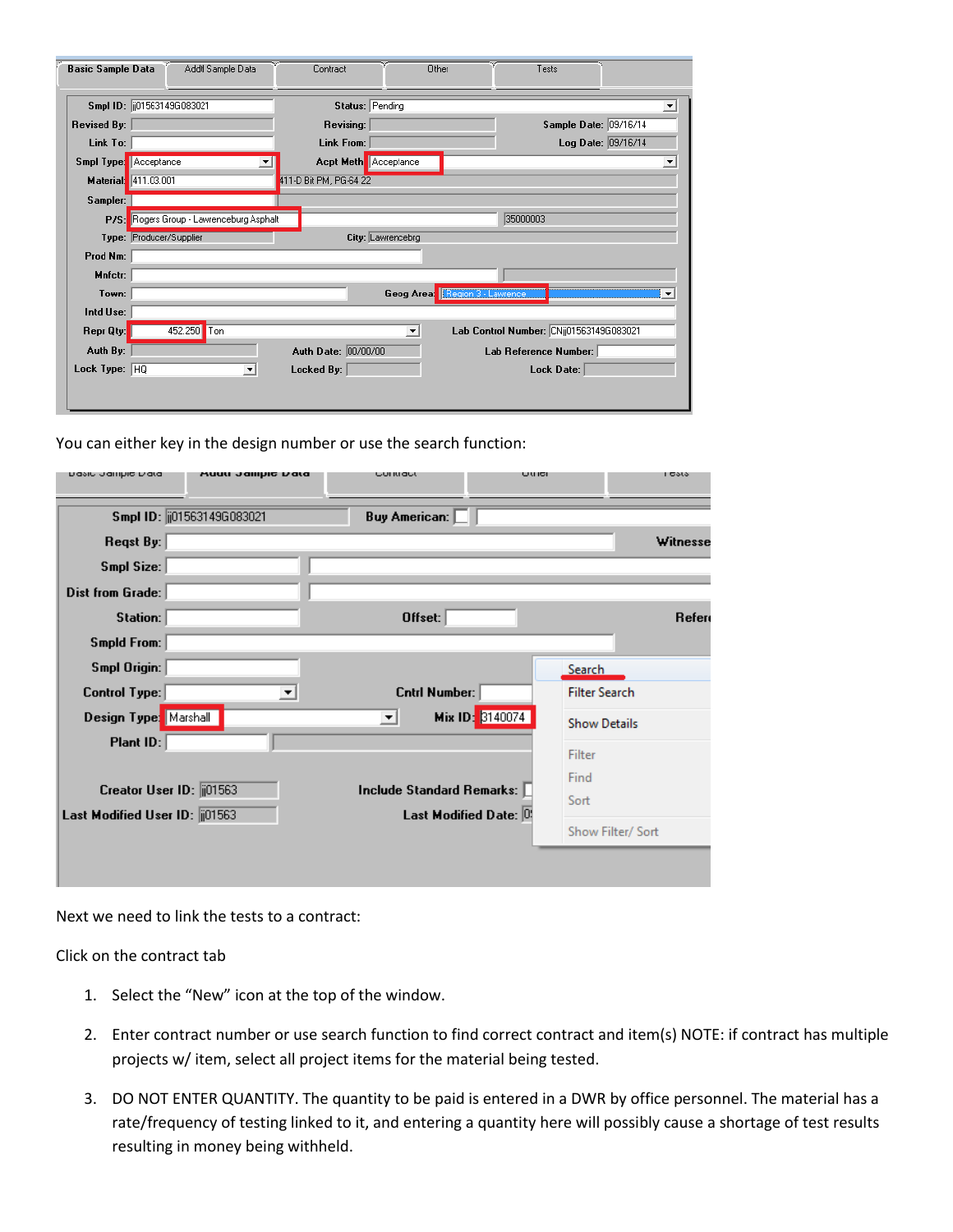| Edit<br>ē          | Services Window   | Help                                           |                   |                     |                                       |                  |                                                                   |                                     |                            |                         |                              |          |
|--------------------|-------------------|------------------------------------------------|-------------------|---------------------|---------------------------------------|------------------|-------------------------------------------------------------------|-------------------------------------|----------------------------|-------------------------|------------------------------|----------|
| ■ 腎 叶 金            |                   | ь                                              |                   |                     | G J H O C T ⊟ W                       |                  |                                                                   |                                     |                            |                         |                              |          |
|                    |                   | Maintain Sample Information                    |                   |                     |                                       |                  |                                                                   |                                     |                            |                         |                              |          |
|                    | Basic Sample Data |                                                | Addtl Sample Data |                     |                                       | Contract         | Other                                                             |                                     | Tests                      |                         |                              |          |
| 5 ample            | ji01563149G083021 |                                                |                   |                     |                                       |                  |                                                                   |                                     |                            |                         |                              |          |
| <b>Contract ID</b> |                   | Project                                        |                   | Line<br><b>Item</b> | <b>Proposal</b><br><b>Line Number</b> | <b>Item Code</b> | <b>Fed State</b><br>Pri Nbr                                       | <b>Cont Est</b><br><b>Matri Qtv</b> | Represented<br>÷           | <b>Material</b><br>Unit | Reported<br><b>Matri Qty</b> | Sat<br>м |
| <b>FST118</b>      |                   | 06001-3171-44                                  |                   | 0490                |                                       | 411-01.10        | NH/HPP-I-75-1                                                     | 52.000                              | $-000$ Ton                 |                         | 0.000                        |          |
|                    |                   |                                                |                   |                     |                                       |                  |                                                                   |                                     | ,000                       |                         |                              |          |
|                    |                   | <b>PM</b> Select Contract/Material Information |                   |                     |                                       |                  |                                                                   |                                     |                            |                         | $\mathbf{x}$                 |          |
|                    |                   |                                                |                   |                     |                                       |                  | Please tab out of the field to retrieve the Line Item select list |                                     |                            |                         |                              |          |
|                    |                   | Contract Id:                                   | <b>TST118</b>     |                     |                                       |                  | INTERCHANGE IMPROVEMENTS ON 1-75 @ SR 311 (US-74)                 |                                     |                            |                         |                              |          |
|                    |                   | <b>Project Number</b>                          |                   |                     |                                       |                  | Line Item Number Proposal Line Number Item Code                   |                                     |                            | <b>Line Item Desc</b>   |                              |          |
|                    |                   | 06001-3171-44                                  | 10490             |                     | 0490                                  |                  | 411-01.10                                                         |                                     | ACS MIX(PG64-22) GRADING D |                         |                              |          |
|                    |                   |                                                |                   |                     |                                       |                  |                                                                   |                                     |                            |                         |                              |          |

Next you will need to select a lab.

Click on the Other tab.

- 1. Select the "New" icon at the top of the window.
- 2. Select Destination Lab.
- 3. Use search function to find correct lab.

| F.                     | æ.<br>Basic Sample Data | Addtl Sample Data | æ.                                | N.<br>Contract         | <b>Other</b>       | Tests |
|------------------------|-------------------------|-------------------|-----------------------------------|------------------------|--------------------|-------|
| Sample                 | ji01563149G083021       |                   |                                   |                        |                    |       |
|                        | Type                    |                   | ID                                |                        | <b>Description</b> |       |
| <b>Destination Lab</b> |                         | ▼                 |                                   |                        |                    |       |
|                        |                         |                   | Search Window                     | <b>Destination Lab</b> |                    |       |
|                        |                         |                   | <b>DEST - TDOT Contractor Lab</b> |                        |                    |       |
|                        |                         |                   | <b>DEST - TDOT Field Testing</b>  |                        |                    |       |

The final step is selecting the tests. Select the "Open Assign Tests" icon at the top of the screen. **Most times you will accept default tests. If you need to run tests that are only ran occasionally, select the More button.**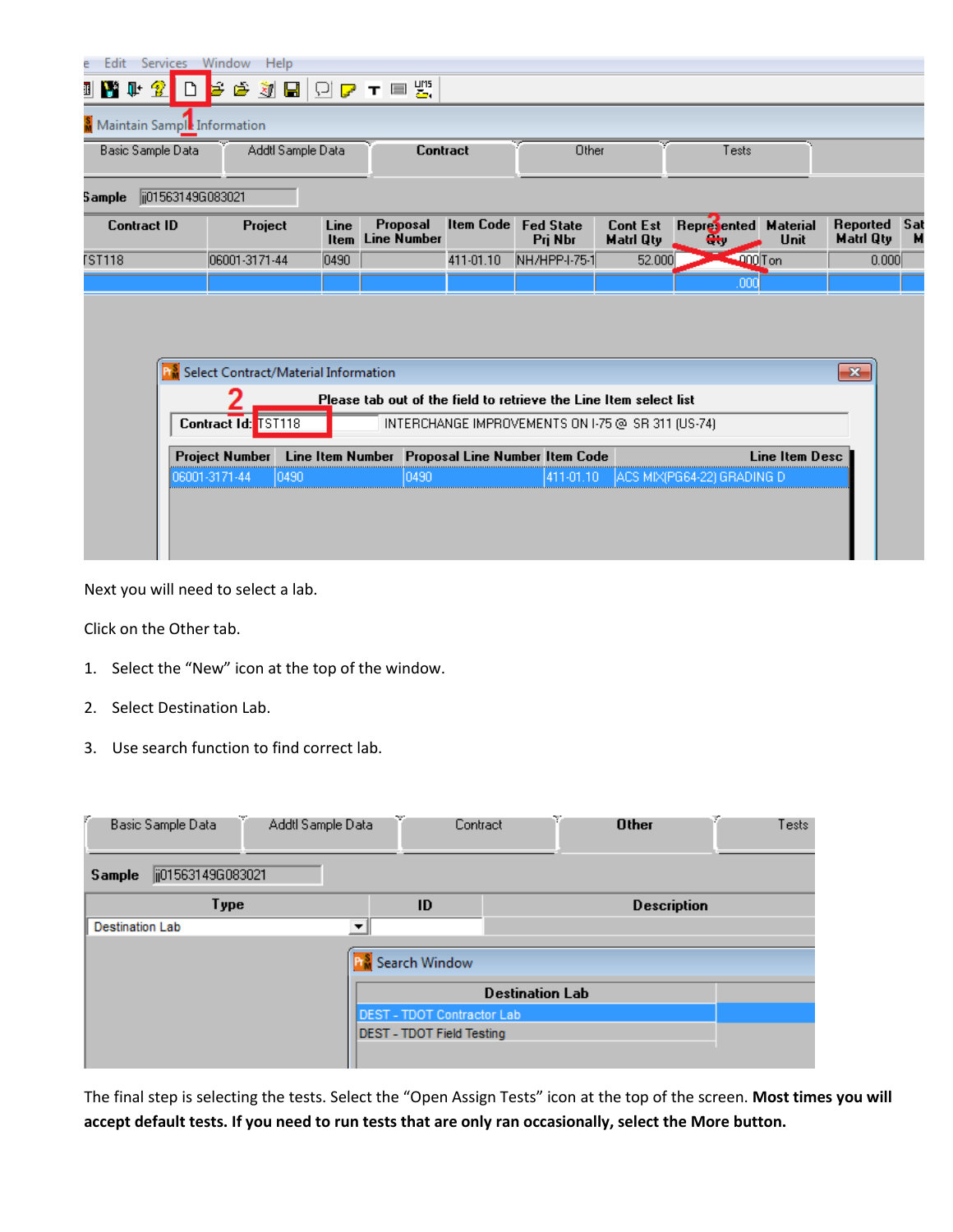| Help<br>Edit<br>Services<br>Window<br>le   |                             |                                                    |       |
|--------------------------------------------|-----------------------------|----------------------------------------------------|-------|
| ▣▇⋫?│Dеёзј⊟ О <mark>г</mark> т•‼           |                             |                                                    |       |
| <b>Maintain Sample Information</b>         |                             |                                                    |       |
| Addtl Sample Data<br>Basic Sample Data     | Contract                    | <b>Other</b>                                       | Tests |
| <b>PM</b> Assign Sample Tests              |                             |                                                    |       |
| Sample ID   015631496083021<br>Sample Type | Acceptance                  | 411.03.001<br><b>Material Code</b>                 |       |
|                                            |                             | Assigning tests to the sample will lock the sample |       |
|                                            | <b>Accept Default Tests</b> | Cancel                                             | More  |
|                                            |                             |                                                    |       |
|                                            |                             |                                                    |       |

When you select the "More" option, a new window opens. You can use this window to add additional tests, or remove default tests. Once you click "Save Tests" the sample will lock and will be in the lab you selected (Field or Contractor). NOTE: It is a pain to add/remove tests after this step, so make sure you have the tests you plan to run on your sample selected. **Many times the first sample will have the verification sample linked to it, so make sure your first acceptance sample has all tests required for verification. This will require selecting the "More" option**.

| <b>P.</b> Assign Sample Tests                                       |                                                    |                   |                             |              |                         |             | $\mathbf{x}$                        |
|---------------------------------------------------------------------|----------------------------------------------------|-------------------|-----------------------------|--------------|-------------------------|-------------|-------------------------------------|
| Sample ID [1015631496083021]<br>Sample Type Acceptance              | <b>Material Code</b>                               | 411.03.001        |                             |              |                         |             |                                     |
| <b>Additional Available Tests</b>                                   | Assigning tests to the sample will lock the sample |                   | <b>Tests to be Assigned</b> |              |                         |             |                                     |
| <b>Test Description</b>                                             | <b>Lab Unit</b><br>A                               |                   | <b>Default</b>              | Test         | Auto-                   | Test        | Test                                |
| D4867 - Tensile Strength Ratio                                      | TD0T698001                                         |                   | Test                        | <b>R</b> qrd | <b>Finalize</b>         | <b>Runs</b> | <b>Description</b>                  |
| M007 - 10 Minute Boil Test                                          | TD0T698001                                         |                   | ⊽                           |              | $\overline{\mathbf{v}}$ |             | T164Ell - Vacuum Extraction         |
| M007 - 10 Minute Boil Test                                          | TD0T698001                                         |                   | $\blacksquare$              |              | $\overline{r}$          |             | T27_30 - AC Content and Sieve Analy |
| M012 - LOI / Loss On Ignition Test                                  | TD0T698001                                         |                   |                             |              |                         |             |                                     |
| T11 - Materials Finer Than 75-um Sieve in Min Aggr by Wa TDOT698001 | Ξ                                                  |                   |                             |              |                         |             |                                     |
| T166 - Bulk Spec Grav, Stblty and Flow (T166,T275,T331, TDOT698001  |                                                    |                   |                             |              |                         |             |                                     |
| T209 - Theoretical Maximum Specific Gravity of HMA                  | TD0T698001                                         | Add $\rightarrow$ |                             |              |                         |             |                                     |
| M005 - Fractured Face Count                                         | TD0T698001                                         |                   |                             |              |                         |             |                                     |
| M007 - 10 Minute Boil Test                                          | TD0T698001                                         |                   |                             |              |                         |             |                                     |
| M012 - LOI / Loss On Ignition Test                                  | TD0T698001                                         | <- Remove         |                             |              |                         |             |                                     |
| M018 - Glassy Particle                                              | TD0T698001                                         |                   |                             |              |                         |             |                                     |
| M019 - Asphalt Core Thickness                                       | TD0T698001                                         |                   |                             |              |                         |             |                                     |
| M020 - Visually Accepted                                            | TD0T698001                                         |                   |                             |              |                         |             |                                     |
| T11 - Materials Finer Than 75-um Sieve in Min Aggr by Wa TDOT698001 |                                                    |                   |                             |              |                         |             |                                     |
| m.<br>∢                                                             |                                                    |                   | $\blacktriangleleft$        |              | m.                      |             |                                     |
|                                                                     |                                                    |                   |                             |              |                         |             |                                     |
|                                                                     | <b>Save Tests</b>                                  | Cancel            |                             |              |                         |             |                                     |

You are now ready to go to LIMS and enter your test results.

A few important procedure notes:

1. SiteManager requires specific tests to be performed before any payment can be made on asphalt items. If no tests are required first day material is placed (small quantity or temporary) A sample with all tests required for payment MUST be created. The sample can be moved thru LIMS without any test data entered, but the inspector will be required to describe reason in remarks field of test templates. **The T27/30 sample will need to**